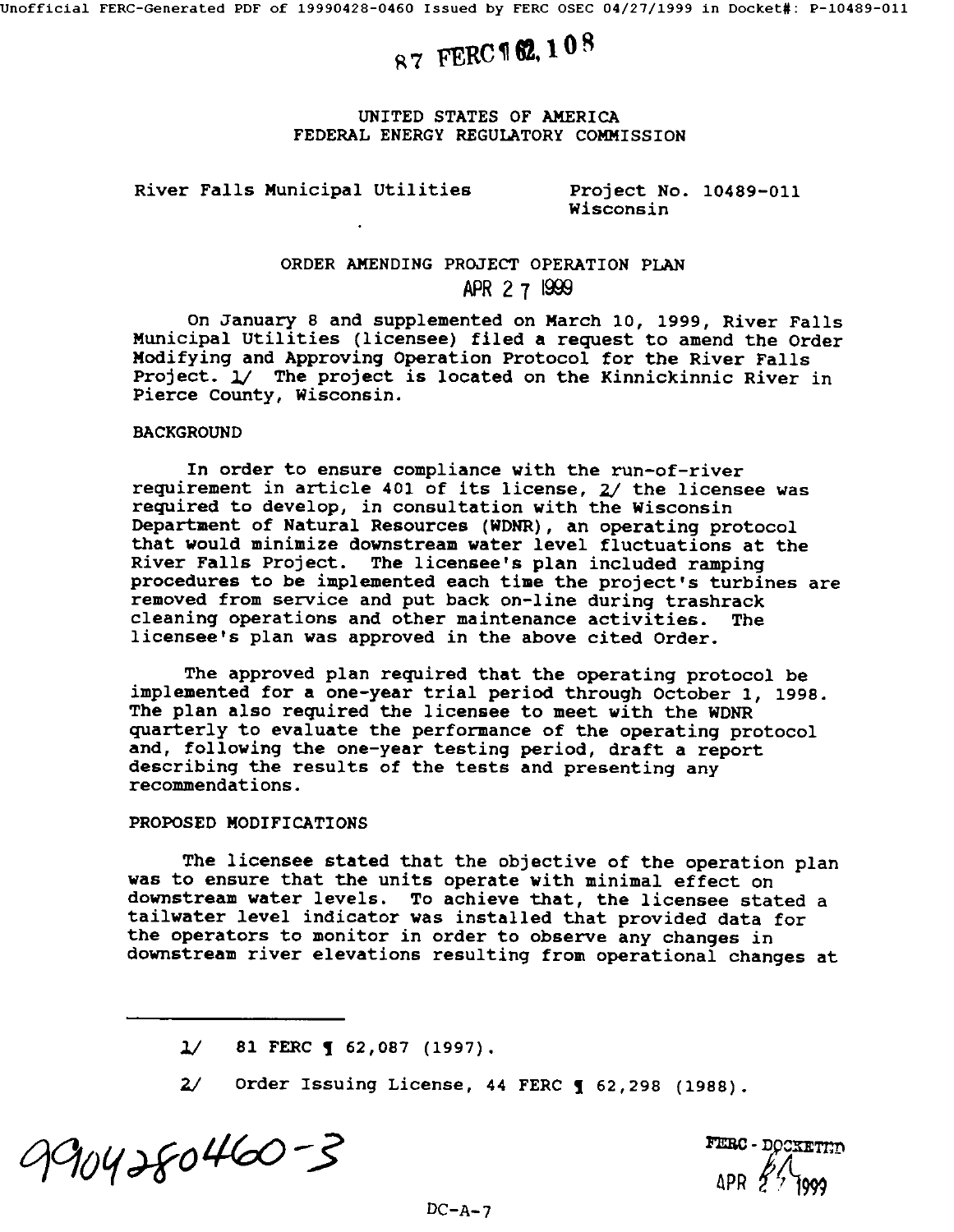Project No. P-10489-011 -2-

the project. The licensee stated that operational data on trash rack cleaning activities was provided to the WDNR and meetings were held to evaluate the data. The licensee stated that it was determined that gate settings should be maintained for a minimum of 15 minutes before.reducing, or increasing, generation in order to minimize downstream water level fluctuations.

The licensee revised the approved operating protocol to include the 15 minute component into the ramping procedures and provided a draft copy to the WDNR for its review and comment. The licensee also provided copies to representatives from Trout Unlimited and Kinnickinnic River Land Trust.

# RESOURCE AGENCY COMMENTS

By letter dated December II, 1998, the WDNR indicated that it reviewed the licensee's proposed modifications. The WDNR requested clarification concerning two points in the licensee's revised plan. The WDNR stated that after ramping down, the unit is turned off at a five kilowatt output. The WDNR wanted to know, however, at what output the unit is brought back on line. Secondly, the WDNR asked, once on line, would the project ramp up at five kilowatt increments.

By letter dated December 30, 1998, the licensee indicated that the operators do have the ability to set the gate and achieve a five kilowatt output when coming on line initially. Previously, the licensee stated, a 4-7 kilowatt range was reasonable. The licensee's revised plan also stated that once on line, ramping up, or increasing generation, would occur at five kilowatt increments.

In a letter dated March 2, 1999, the licensee indicated that no comments were received from Trout Unlimited and Kinnickinnic River Land Trust regarding the proposed modifications to the approved operating plan.

# DISCUSSION

The approved operating protocol did not contain a specific time element for maintaining a gate setting before another adjustment in generation was made. It stated that generation would be reduced (or increased depending on whether the operator was ramping down the units or ramping up) until the water level stabilized at the desired level. The approved testing period was established, in part, to determine an appropriate period of time for generation to be maintained before any other changes in generation are made.

Based on the test data and in consultation with the WDNR, the licensee requested to amend the approved plan to include a timing component for the ramping procedures. The licensee